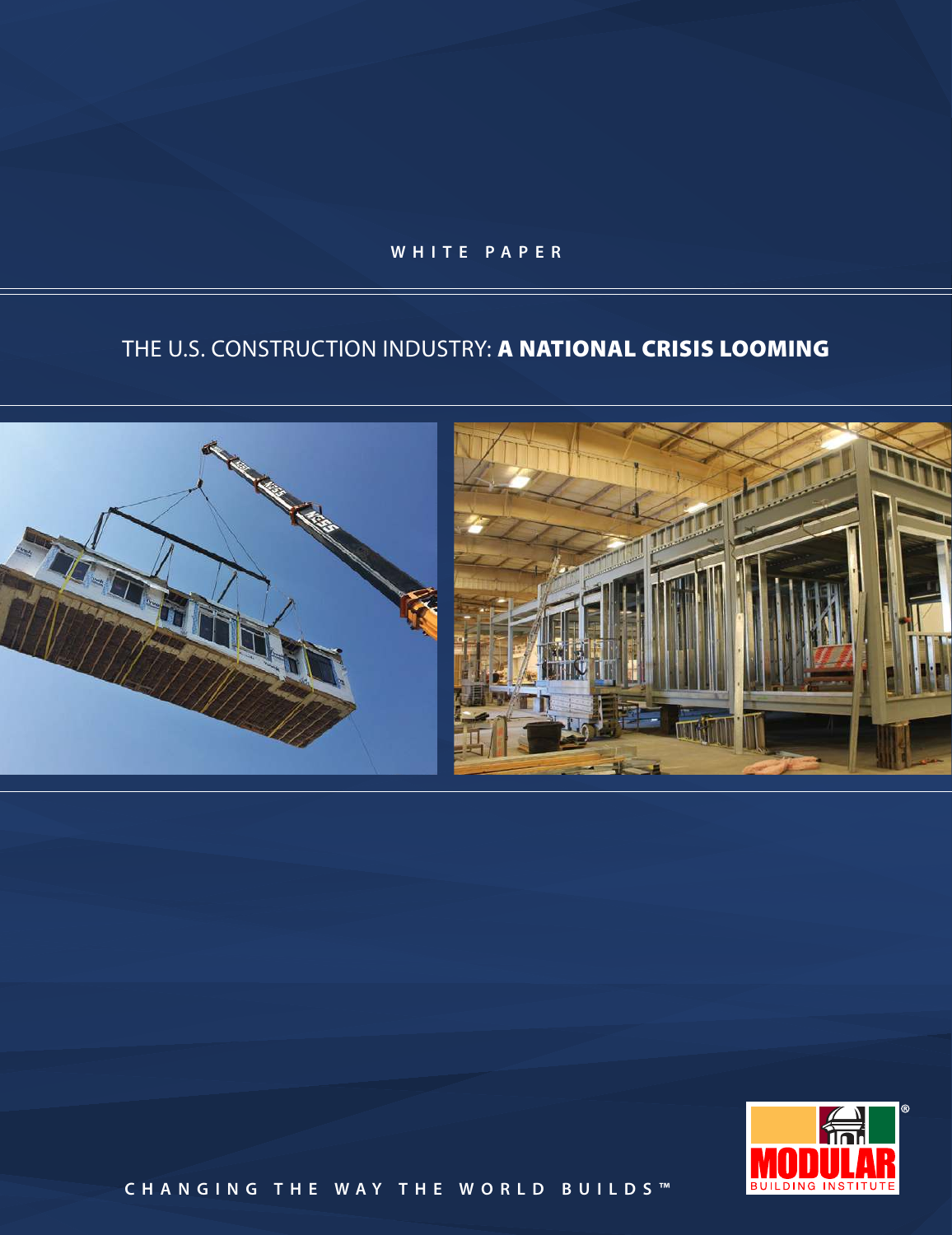## I N T R O D U C T I O N

# With the U.S. economy strong again and unemployment rates historically low, one might wonder why anyone would think a crisis is looming. The answer is simple: there are not enough skilled workers to build all the projects that need to be built in the same manner they have been built in the past. The demand (need) for construction in the U.S. is high while the supply of labor is flat and declining relative to demand.

Every aspect of the U.S. construction industry was developed under the assumption that all the work would occur on the final building site — including procurement, design, financing, insurance, contracts, logistics, materials handling, labor laws, safety, and building codes. This assumption is no longer valid; therefore, ALL areas of the construction process must be revisited.

Building on the 2017 McKinsey Global Institute Report "Reinventing Construction," this paper will make the case for needed changes in thinking at the national, state, and local levels, as well as specific policy recommendations that need addressed and implemented.

## TABLE OF **CONTENTS**

## **The Challenges:**

- At-Risk Infrastructure 3
- Cost-Burdened Housing 4
- Lack of Labor Participation 5
- Counterproductive Labor Policies 6
	- Too Much Waste! 7
- Outdated Procurement Practices 8

## **New Thinking, Training, and Policies Needed:**

- Revisit LIHTC Program 9
- New Training Initiatives 11
- Standardized Processes 12
- Removal of Transportation Barriers 13

#### **Modular Tipping Point Reached** 14

**Time to Pivot: Policy Recommendations** 15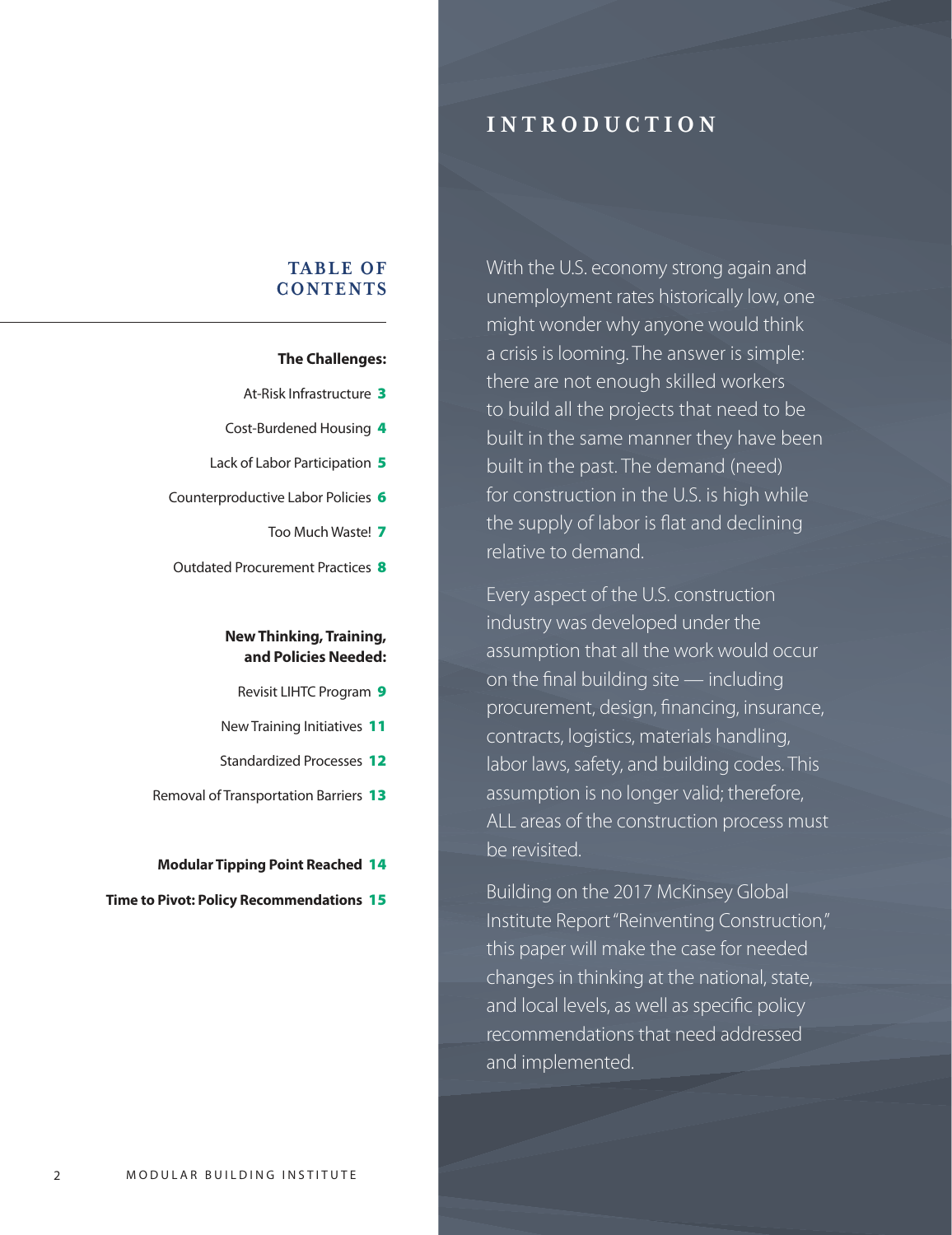## THE CHALLENGES

 **The U.S. Construction Industry: A National Crisis Looming**

## **At-Risk Infrastructure**

Every four years, the American Society of Civil Engineers' (ASCE) Report Card for America's Infrastructure depicts the condition and performance of American infrastructure in the familiar form of a school report card — assigning letter grades based on the physical condition and needed investments for improvement. The 2017 Infrastructure Report Card reveals that the country has made some incremental progress toward restoring the nation's infrastructure. But it has not been enough. As in 2013, America's cumulative GPA for 2017 is once again a D+.

"Every school day, nearly 50 million K-12 students and six million adults occupy close to 100,000 public school buildings on an estimated two million acres of land. While state and local governments make significant investment in public K-12 school infrastructure and schools play important civic, educational, and public safety roles in communities, the nation continues to under-invest in school facilities, leaving an estimated \$38 billion annual gap. As a result, 24 percent of public-school buildings were rated as being in fair or poor condition."

## **- ASCE's 2017 Infrastructure Report Card**

ASCE estimates that there is currently a two trillion dollar shortfall in funding for infrastructure projects needed by 2025. This does not include other commercial and residential projects such as restaurants and offices, healthcare facilities, nor housing! According to ASCE, failing to close this gap could result in:

**\$3.9 trillion in losses to the U.S. GDP by 2025 \$7 trillion in lost business sales by 2025 2.5 million lost American jobs in 2025**

## **ASCE 2017 Grade for U.S. Infrastructure was D+.**

The infrastructure is in poor to fair condition and mostly below standard, with many elements approaching the end of their service life. A large portion of the system exhibits significant deterioration. Condition and capacity are of serious concern with strong risk of failure.



**ASCE 2017 GRADE FOR U.S. INFRASTRUCTURE WAS D+.**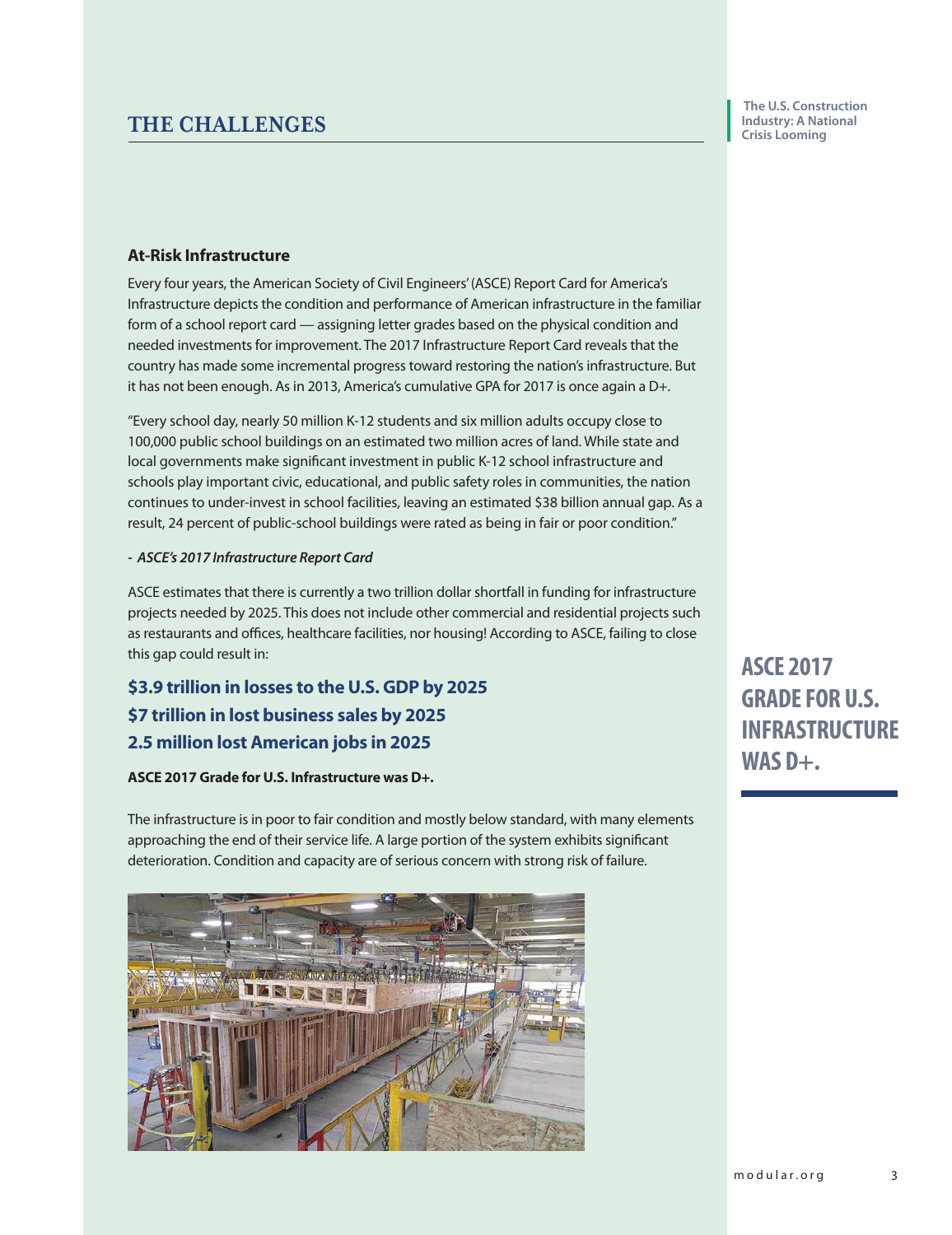#### **Cost-Burdened Housing**

The National Low Income Housing Coalition (NLIHC) reports a shortage of seven million available and affordable rental homes for America's Extremely Low-Income (ELI) renters in its annual report, "The Gap: A Shortage of Affordable Homes 2019," released on March 14, 2019. This shortage leaves only 37 available and affordable homes for every 100 ELI renter households. The Coalition found that no state or major metropolitan area has an adequate supply of rental housing for its poorest renters.

Nevada is experiencing the greatest shortage, with only 19 units for every 100 ELI renter households, while Wyoming has the lowest shortage, with 66 units available per 100 ELI households.

**STATE OR MAJOR METROPOLITAN AREA HAS AN ADEQUATE SUPPLY OF RENTAL HOUSING FOR ITS POOREST RENTERS.**

**THE COALITION FOUND THAT NO** 

> Households are considered housing cost burdened when they spend more than 30 percent of their incomes on rent and utilities. They are considered severely cost-burdened when they spend more than half of their incomes on their housing. More than nine million extremely low-income renters, five million very low-income renters, and four million low-income renters are cost burdened.

> The severe shortage of affordable homes for extremely low-income renters is systemic, affecting every state and metropolitan area. Absent public subsidy, the private market is unable to produce new rental housing affordable to these households, because the rents that the lowest-income households can afford to pay typically do not cover the development costs and operating expenses of such housing.

However, one group thinks this is exactly where modular and offsite construction can help. MBI has been working with an organization called the Housing Crisis Solutions Coalition (HCSC). HCSC firmly believes that the federal affordable housing policies, including the lowincome housing tax credit (LIHTC) are NOT working. Their belief is that by using a modular solution to get more projects on-line more quickly, the projects will cash flow and perform much better for the developers. With this earlier occupancy and cash flow, more units could be available for lower income renters and perhaps the tax credits would not be needed.

MBI analyzed project data from 17 modular multi-family projects constructed over the past four years. On average, the projects were 33,182 total square feet, with the modular portion constituting 27,261 square feet or 82 percent of the total project. On average, the projects consisted of approximately 50 modules each. Accelerated project timelines are driving greater interest in multi-family markets with the average project completed in just 241 days from approval to occupancy. Earlier occupancy compared to traditional construction methods could mean six to eight months of additional revenue at the beginning of the pro-forma.

Within the last few years, we have seen several new modular manufacturing facilities established with a focus on addressing housing needs. This is a good start, but more capital needs to be invested in existing and new factories to begin to put a dent in the housing gap.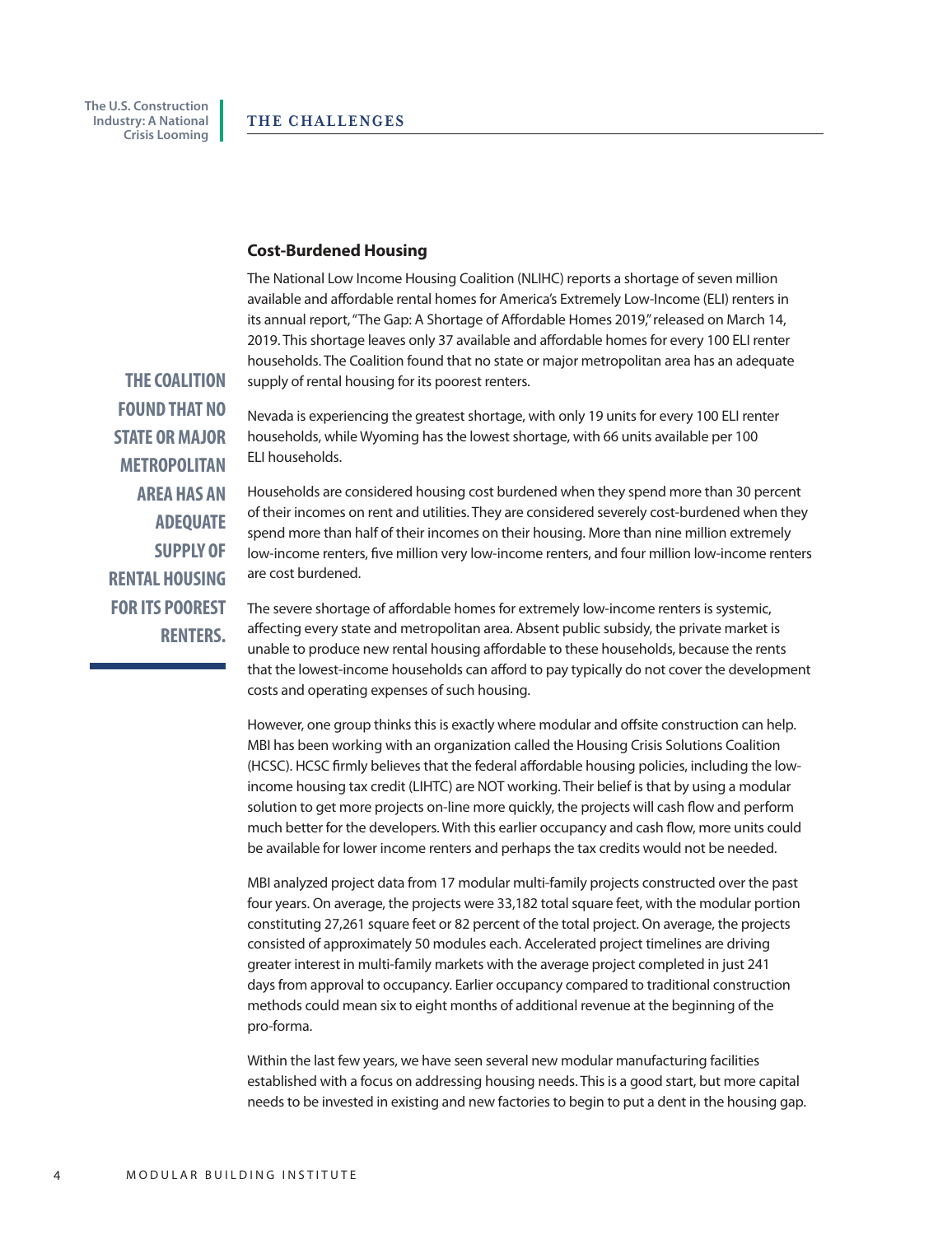## **Lack of Labor Participation:**

According to a recent report by the Associated General Contractors (AGC), "A severe labor shortage will continue to plague the construction industry through 2019, driving up construction costs further." The report shows that 79 percent of construction companies want to hire more employees this year, but the industry is only estimated to grow its workforce by half a percent annually for the next 10 years. That is hardly enough to make up for the 600,000 jobs lost since the last recession.

For at least the past 20 years, there have been various initiatives and campaigns to try to make the construction industry more appealing to younger people to help fill the labor gap. It's just not working!

According to the Bureau of Labor Statistics (BLS), the overall unemployment rate as of May 2019 was 3.6 percent. However, among people age 18-24, the unemployment rate is a staggering 21.1 percent for men and 16.6 percent among women. It should be noted that the unemployment rate includes those who are actively seeking employment and does not include those not in the labor pool for various reasons. The overall labor participation rate (defined as the section of working population in the age group of 16-64 in the economy currently employed or seeking employment) is at 62.8 percent as of May, lower than the peak of the economic recession.

The U.S. construction industry currently employs approximately 7.5 million people with a 3.2 percent unemployment rate and has nearly 400,000 job openings. With so many people sitting on the sidelines and so many young people unemployed, why can't the construction industry fill its labor needs?

With so many people unemployed; especially 18-24 year olds; why can't the construction industry fill its labor needs?

After the U.S. was attacked at Pearl Harbor and entered World War II, a much smaller labor force was mobilized to build thousands of ships, planes, and tanks for the war effort. The country accomplished this because tens of millions of workers moving from low- to high-productivity jobs in industrial centers, including many female workers.

After the war, the men returned to work and the women returned to their homes. American consumerism (and some say complacency) kicked in. In fact, the often-cited McKinsey Labor Productivity Report shows that while productivity gains were made in some sectors such as manufacturing and agriculture, the construction industry has remained relatively flat for the past several decades.

The reality is that young people, by and large, simply do not want to pursue work in the construction field in sufficient numbers to address construction needs. Most seasoned construction workers are getting older about to enter retirement years. According to BLS, the median age of construction workers in 2018 was 42.5 years. Two-million-four-hundred-thousand of those workers are age 55 or older, while only one million are age 16-24. Simply put, the number exiting the industry is exceeding the number entering by a 2:1 margin.

**WITH SO MANY PEOPLE UNEMPLOYED; ESPECIALLY 18-24 YEAR OLDS; WHY CAN'T THE CONSTRUCTION INDUSTRY FILL ITS LABOR NEEDS?**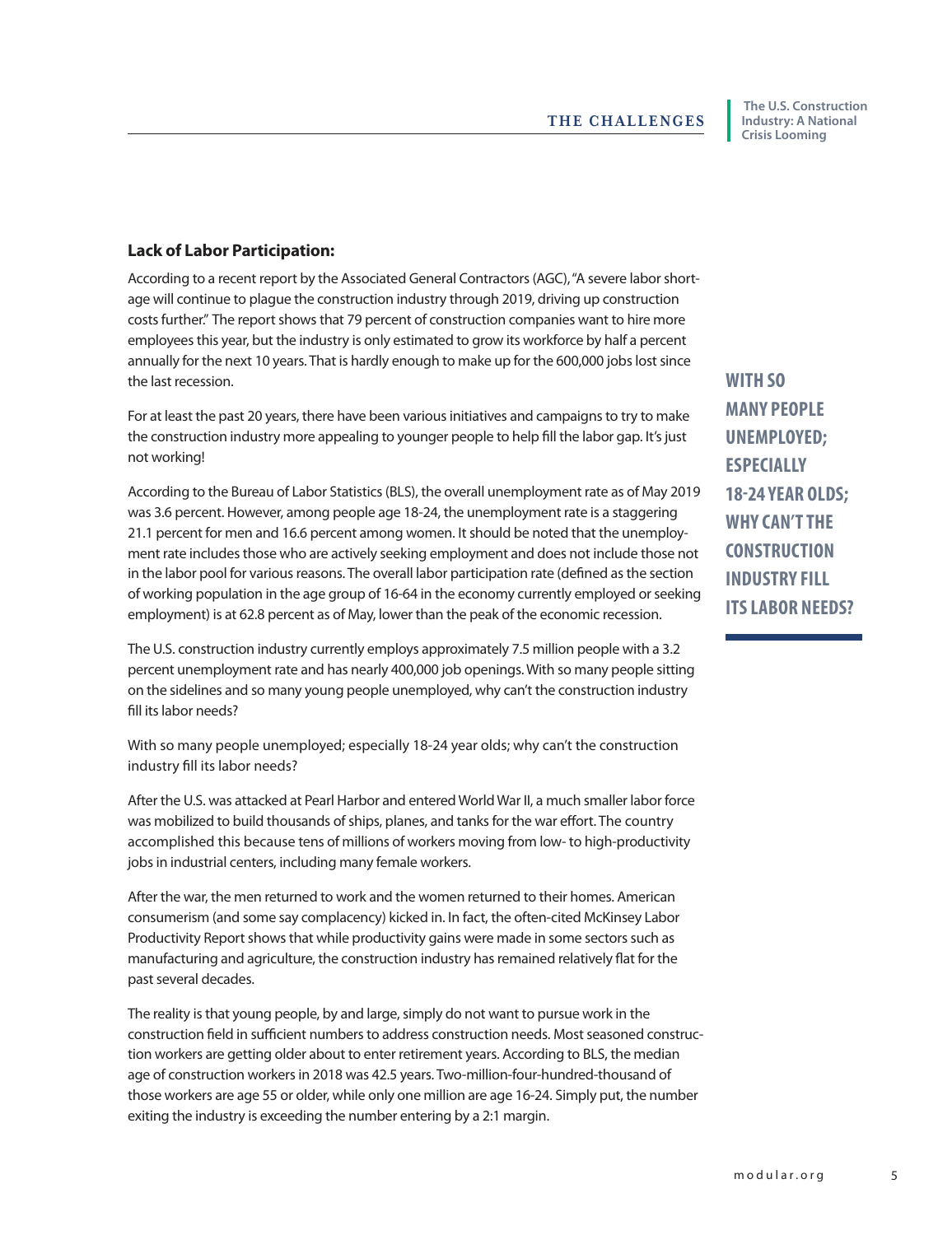**Industry: A National Crisis Looming**

 **The U.S. Construction** 

#### **Counterproductive Labor Policies**

When jurisdictions impose certain labor requirements (such as PLAs, prevailing wages, apprenticeship requirements) on an industrialized process, it often results in limiting or eliminating competition. Traditional labor requirements were not crafted for an industry more reliant on processes rather than a division of trades. For example, image 1 below shows how a traditional build might look, with all the various players, while image 2 shows how an integrated modular manufacturer project might look. *(images courtesy of Rise Modular).*



#### **TRADITIONAL BUILD**

In other cases, a developer will work with a general contractor, who will utilize the modular manufacturer as a "super sub" performing many of the trades under one roof.

As such, decades old labor policies that limit competition and support a separation of trades simply are impractical for this type of construction. Policies are needed that promote and encourage competition and innovation, or at least provide a neutral playing field between modular/industrialized and traditional construction.



### **MODULAR BUILD**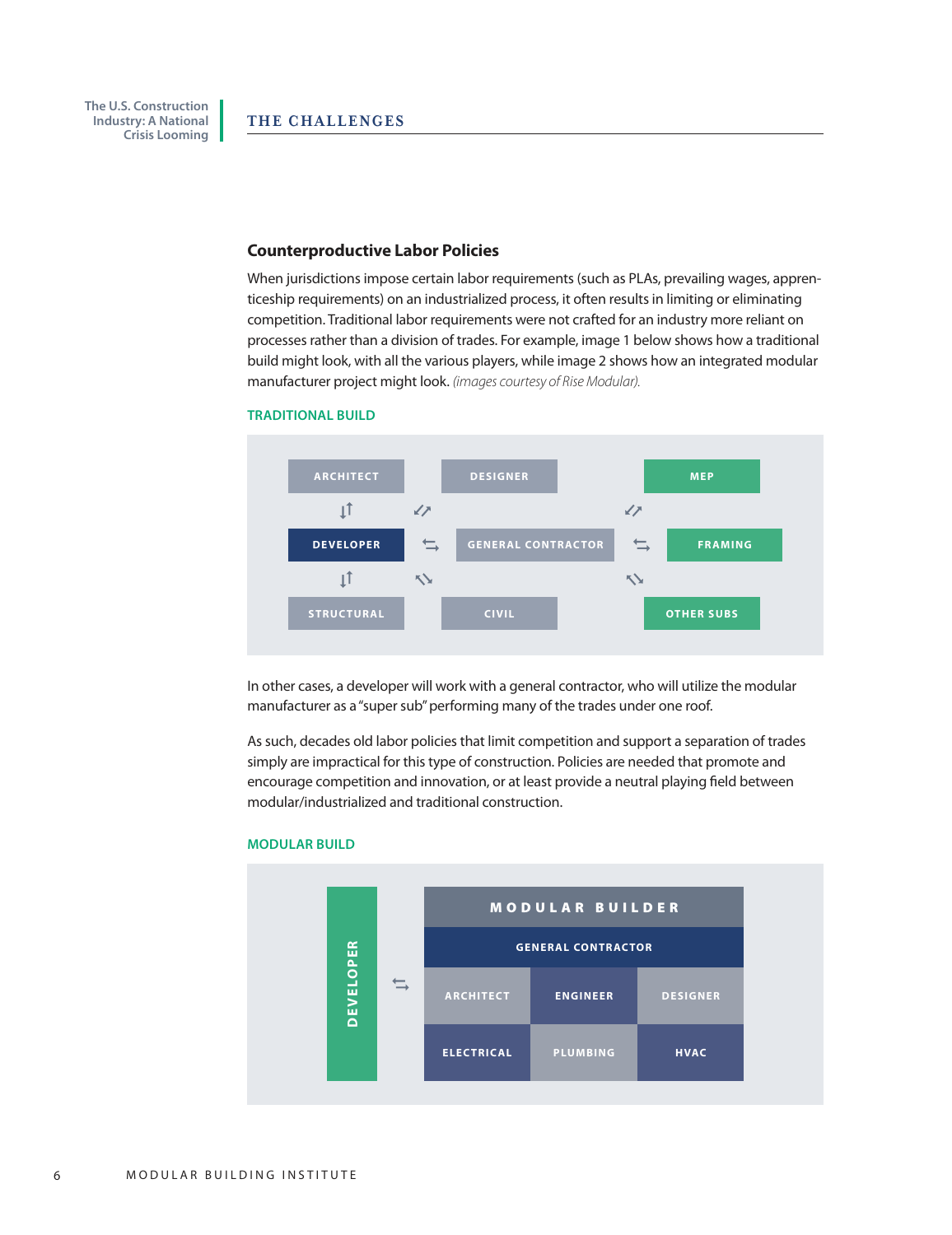## **Too Much Waste!**

The amount of waste generated by the construction industry has been written about time and time again, yet little action has been taken. According to the Environmental Protection Agency (EPA), 138 million tons of Construction and demolition (C&D) materials ended up in our landfills in 2015.

The environmental consequences of construction and demolition waste in the U.S. are staggering. With more than 135 million tons of debris to landfills every year, it's the single largest waste source. Reducing the amount of waste in a project is an important part of sustainable building and begins with the design process. Choosing alternative methods of construction such as prefabrication, modularization, and offsite construction techniques is an effective way to design out waste — reducing the overall construction waste during construction vs. managing and diverting it after the fact.

Green building efforts for site-built construction focus on reuse, recycling or diversion of waste that is generated on site. However, with offsite construction, the materials can be managed prior to leaving the factory, offering a much more efficient process to reduce the amount of waste sent to landfills.

Waste hierarchy showing that the target for any waste reduction strategy is to first design out waste, and then focus on recycling and reusing any remaining waste material. Data courtesy the U.K. Waste & Resources Action Programme (WRAP).

The average new construction project generates about four pounds of waste per square foot of building area. Policies and incentives should be implemented to cut this figure in half.

Due to the factory-controlled process, modular construction is by nature material and resource-efficient. One of the great economies of modular construction is the ability to assemble repetitive units in controlled conditions. Another is to minimize material waste associated with conventional construction due to weather intrusion and construction site theft. Whole modular units – largely finished prior to arriving at the construction site – can significantly limit construction waste generated at the site and contribute directly to construction site waste management.

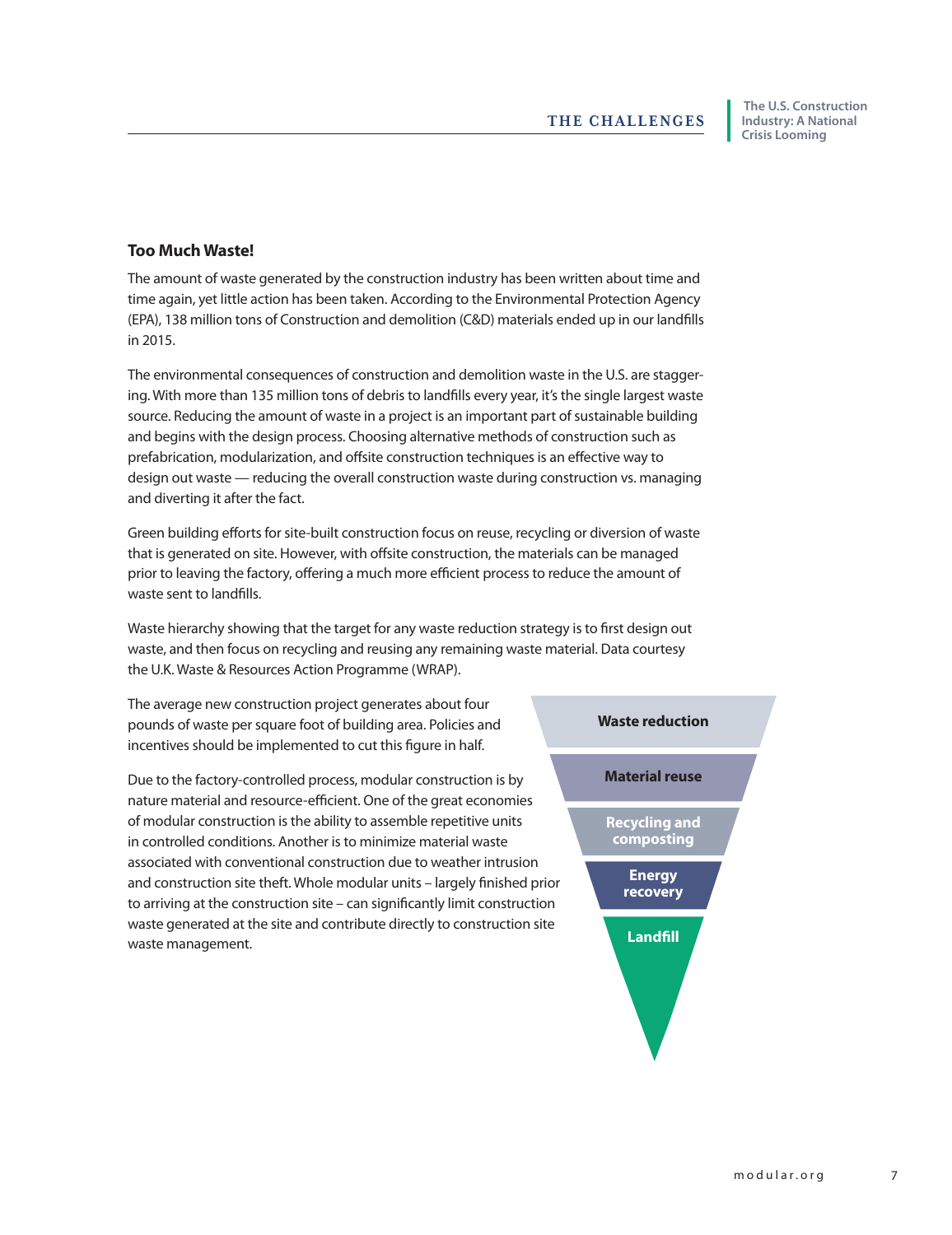### **Outdated Procurement Practices**

Often, projects are set on a path towards budget and schedule overruns from the onset, simply because of the procurement method used. The design-bid-build (or DBB) is a process widely used project delivery method in which the agency or owner contracts with separate entities for the design and construction of a project. As its name implies, there are three main phases to the design-bid-build method: 1) the design phase; 2) the bidding phase; 3) the construction phase.

 **ACCORDING TO THE LEAN CONSTRUCTION INSTITUTE, THE DBB PROCUREMENT METHOD IS THE MOST WIDELY USED IN THE U.S.** 

By the time the project is designed and bids are received, it is often too late to consider alternative construction methods such as modular or panelized solutions without some degree of redesign. According to the Lean Construction Institute, the DBB procurement method is the most widely used in the U.S. This is primarily for legal reasons on public projects as DBB makes it's easier to compare bids when the agency is required to award the project to the lowest bidder because contractors and subcontractors have the same information. The lowest bidder requirement triggers the preferred use of DBB, which limits competition, communication, and collaboration among the construction team.

New research from FMI shows that the design-build (DB) delivery method, where an owner contracts with a single entity to perform both design and construction, is quickly gaining traction in the industry. According to the June 2018 "Design-Build Utilization" report, DB methods will represent nearly half, or 44 percent, of construction put-in-place spending across many market segments by 2021.

Other procurement practices such as Construction Manager at Risk (CMAR) and Integrated Project Delivery (IPD) are gaining traction in some markets. According to the Design Build Institute of America (DBIA) about half of the states as of 2018 permit design-build for all agencies and for all types of construction. In the other states, DB is limited to subdivisions or specific projects.

At the federal level, "transparency" is a buzz word often used by politicians. As such, the DBB process, where the low bidder is clearly identified, provides some political protection and semblance of prudent spending of taxpayer money. Often lost in this equation is best value, missed projection completion dates, and cost overruns.

The federal government proceeds with large projects based on estimated costs, but once projects get underway officials often revise the costs upward. Cost overruns have plagued the federal government since the beginning. A hospital built in Orlando more than doubled in cost from \$254 million to \$616 million, while one built near Denver quintupled in cost from \$328 million to \$1.7 billion.

The various federal agencies, perhaps through a coordinated effort by the Office of Federal Procurement Policy (OFPP), should examine and measure the effectiveness of the DBB procurement process on recent projects and make recommendations and policies to move towards more efficient procurement practices that emphasis best value, collaboration and communication among the construction team.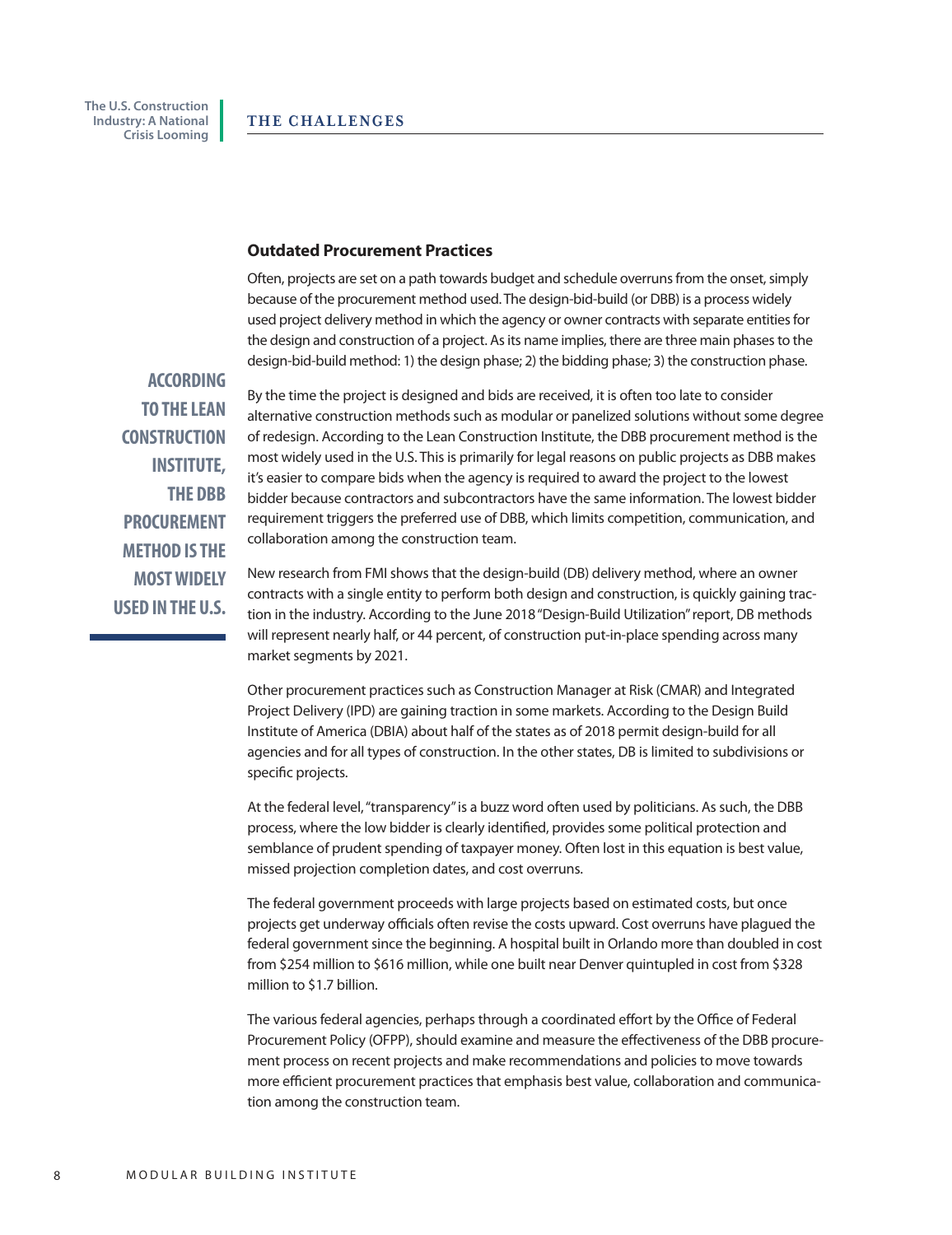## **Revisit LIHTC Program**

The Low-Income Housing Tax Credit (LIHTC) is the federal government's primary program for encouraging the investment of private equity in the development of affordable rental housing for low-income households. The Program subsidizes the acquisition, construction, and rehabilitation of affordable rental housing for low- and moderate-income tenants. Since its creation in 1986, the LIHTC has helped to finance more than 2.4 million affordable rentalhousing units for low-income households (Source: Office of the Comptroller of the Currency).

Many types of rental properties are LIHTC eligible, including apartment buildings, singlefamily dwellings, townhouses, and duplexes. Owners or developers of projects receiving the LIHTC agree to meet an income test for tenants and a gross rent test. There are three ways to meet the income test:

At least 20 percent of the project's units are occupied by tenants with an income of 50 percent or less of area median income adjusted for family size (AMI).

At least 40 percent of the units are occupied by tenants with an income of 60 percent or less of AMI.

At least 40 percent of the units are occupied by tenants with income averaging no more than 60 percent of AMI, and no units are occupied by tenants with income greater than 80 percent of AMI.

The LIHTC is estimated to cost around nine billion dollars per year. It is by far the largest federal program encouraging the creation of affordable rental housing for low-income households. Supporters see it as an effective program that has substantially increased the affordable housing stock for more than 30 years.

Critics of the LIHTC argue that the federal subsidy per unit of new construction is higher than it needs to be because of the various intermediaries involved in its financing—organizers, syndicators, general partners, managers, and investors—each of whom are compensated for their efforts. As a result, a significant part of the federal tax subsidy does not go directly into the creation of new rental housing stock. Critics also identify the complexity of the statute and regulations as another potential shortcoming. Another downside is that some state housing finance authorities tend to approve LIHTC projects in ways that concentrate low-income communities where they have historically been segregated and where economic opportunities may be limited. Finally, while the LIHTC may help construct new affordable housing, maintaining that affordability is challenging once the required compliance periods are over.

*(Source: Tax Policy Center)* 

The federal affordable housing policies, including the low-income housing tax credit (or LIHTC) just are not working. We continue to fall further behind in terms of affordable housing inventory and the percent of American's that are cost burdened continues to grow.

**THE FEDERAL AFFORDABLE HOUSING POLICIES, INCLUDING THE LOW-INCOME HOUSING TAX CREDIT (OR LIHTC) JUST ARE NOT WORKING. WE CONTINUE TO FALL FURTHER BEHIND IN TERMS OF AFFORDABLE HOUSING INVENTORY AND THE PERCENT OF AMERICANS THAT ARE COST BURDENED CONTINUES TO GROW."**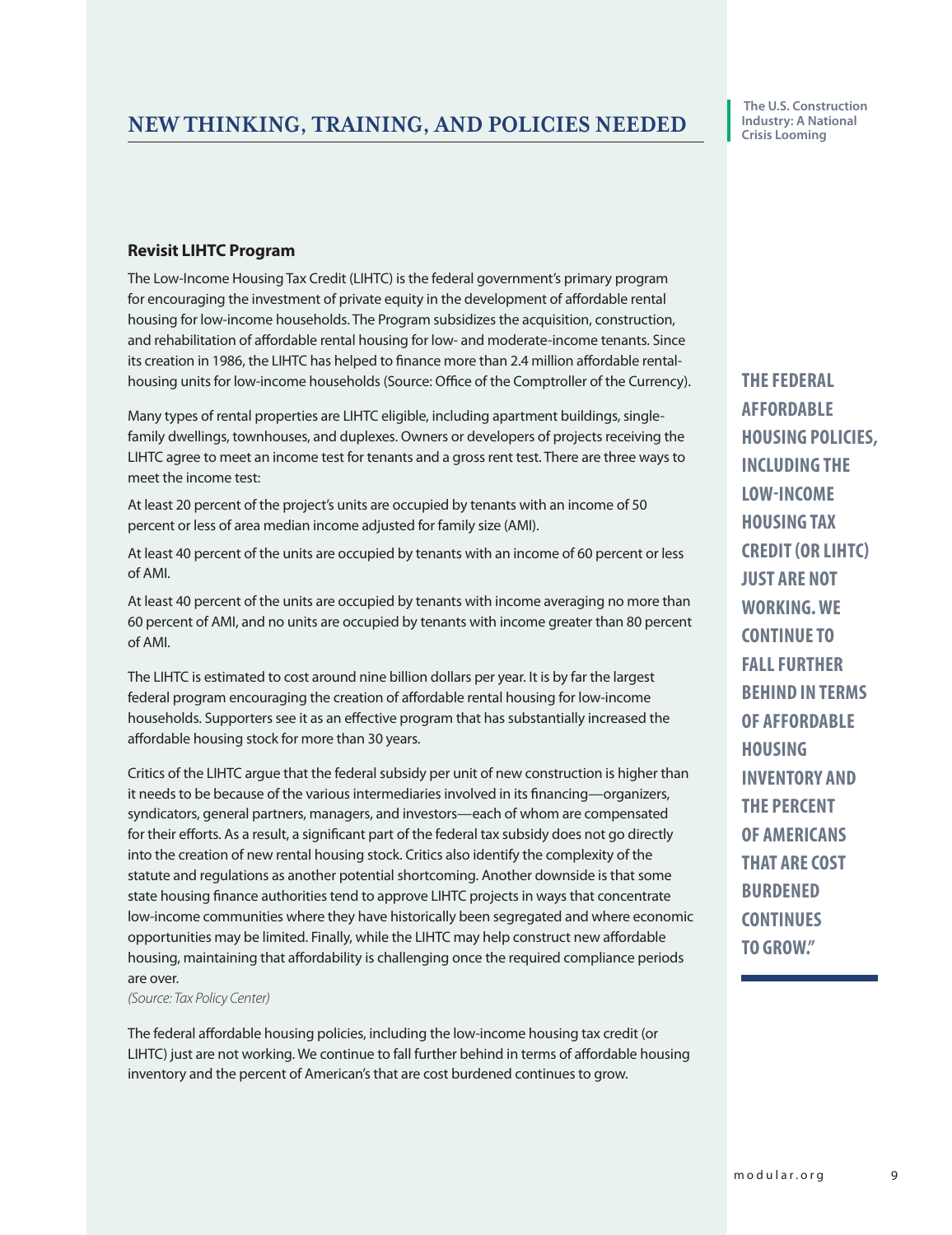> By using a more industrialized approach to construct housing, more housing projects can come on-line, more quickly, and without sacrificing quality. The projects will cash flow and perform much better for developers with earlier occupancy and revenue perhaps changing the overall rate of return, allowing for the possibility of lower rents, even without LIHTC.

According to our most recent data, the multi-family sector is the fastest growing in the modular industry between 2017 and 2018, with more than double the number of multi-family modular units produced (1,136 in 2017 to 2,314 in 2018). This market represents about nine percent of all industry production in 2018 (up from five percent in 2017) but less than one percent of total new multi-family units that were constructed in 2018. With the current industry capacity, and with several recent start-ups focused on this market, we estimate that the industry could quadruple its output of modular housing units to approximate 10,000 per year over the next five years. And while this certainly won't meet the demand, it will help to close the gap.

But what if that same nine billion dollars allocated to the states under the LIHTC program were used by the states as incentives for more modular factories to open? Each state would receive \$180 million to incentivize existing and new manufacturers to invest and expand locally, and hire more people dedicated to building housing to meet local needs.

Another option is for states to supplement the current LIHTC program by offering innovation tax credits, as is currently being done by the State of Virginia. As a separate pool of credits than the low income housing credits, the state offers developers tax credits for innovative construction processes that get more housing inventory online quickly.



**By using a more industrialized approach to construct housing, more housing projects can come on-line, more quickly, and without sacrificing quality**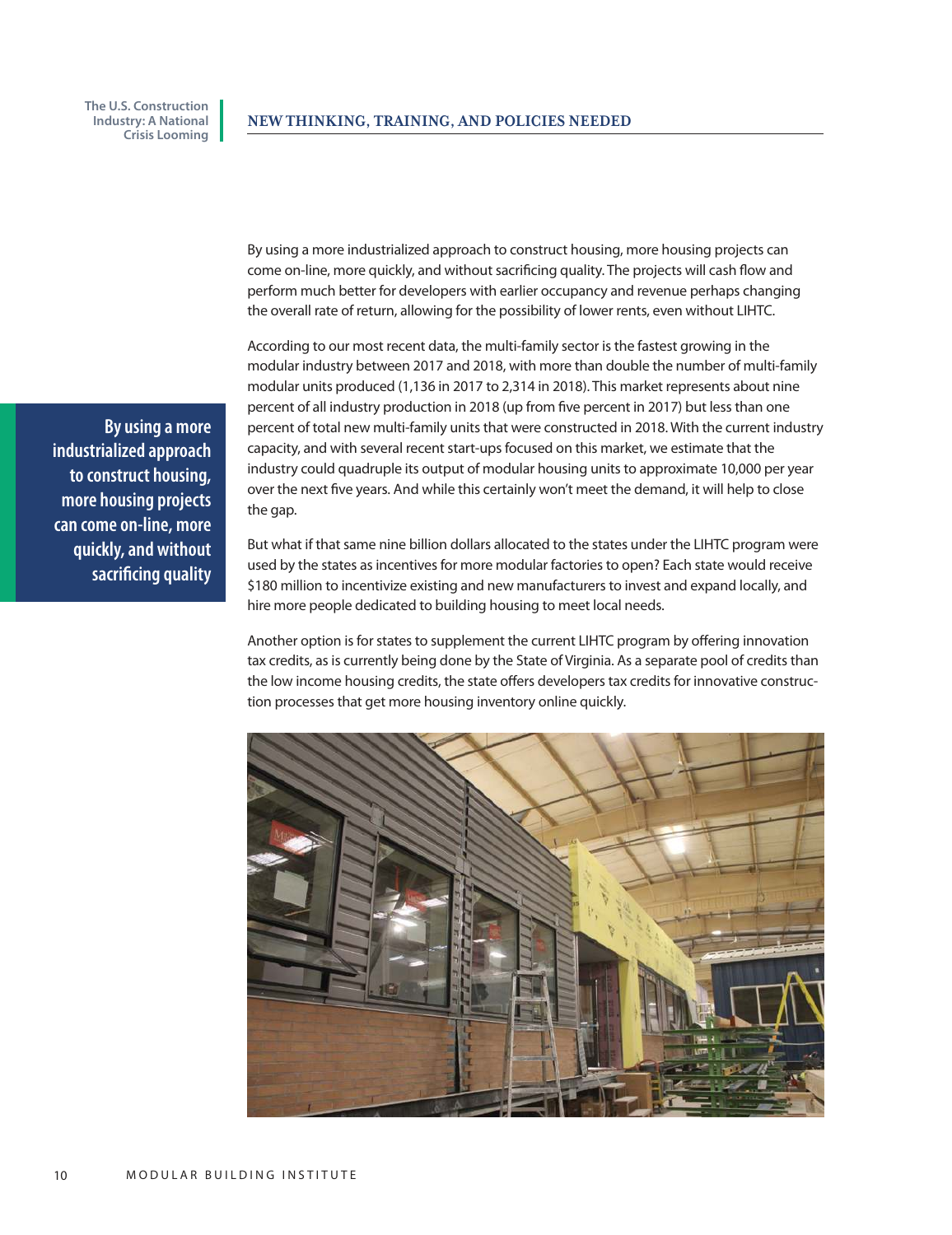## **New Training Initiatives**

The labor would still be needed to fill these factories, but it could come from "non-traditional" sources that the construction industry has not or cannot tap. Imagine a new automated facility in your town, employing men, women, minorities, and the disabled. Swinging hammers would be a thing of the past, replaced with programmers monitoring the automated equipment utilization for wall assemblies.

Imagine a whole new generation learning about 3D modeling and animation on computer screens to simulate actual projects in order to prevent costly on-site errors. Doesn't this sound much more appealing to young people than what the construction industry is currently selling? This is not a fantasy.

Imagine a whole new army of construction professionals focused on reducing CO<sub>2</sub> emissions and construction debris waste while building more energy efficient buildings in a safe, indoor working environment.

The University of Florida's Rinker School of Construction recently launched a new program aimed at training for manufactured construction (or TRAMCON). The TRAMCON Consortium was created to fill the growing demand in the Manufactured Construction industry. The consortium is made up of four public Florida colleges; industry associations; CareerSource Florida workforce investment boards; and local employers.



The TRAMCON career pathway includes on-the-job training and nine nationally recognized trade certificates and gives priority consideration to veterans. The TRAMCON program utilizes curriculum developed by the National Center for Construction Education and Research (NCCER) which provides a platform for uniform national-level training and transcripts for the workers. While not all-encompassing, NCCER currently offers two textbooks on manufactured construction that can be supplemented with other construction courses on safety and blueprint reading for example. This program can and should be offered and implemented by vocational schools across the country.

**IMAGINE A WHOLE NEW ARMY OF CONSTRUCTION PROFESSIONALS FOCUSED ON REDUCING CO<sup>2</sup> EMISSIONS AND CONSTRUCTION DEBRIS WASTE WHILE BUILDING MORE ENERGY EFFICIENT BUILDINGS IN A SAFE, INDOOR WORKING ENVIRONMENT.**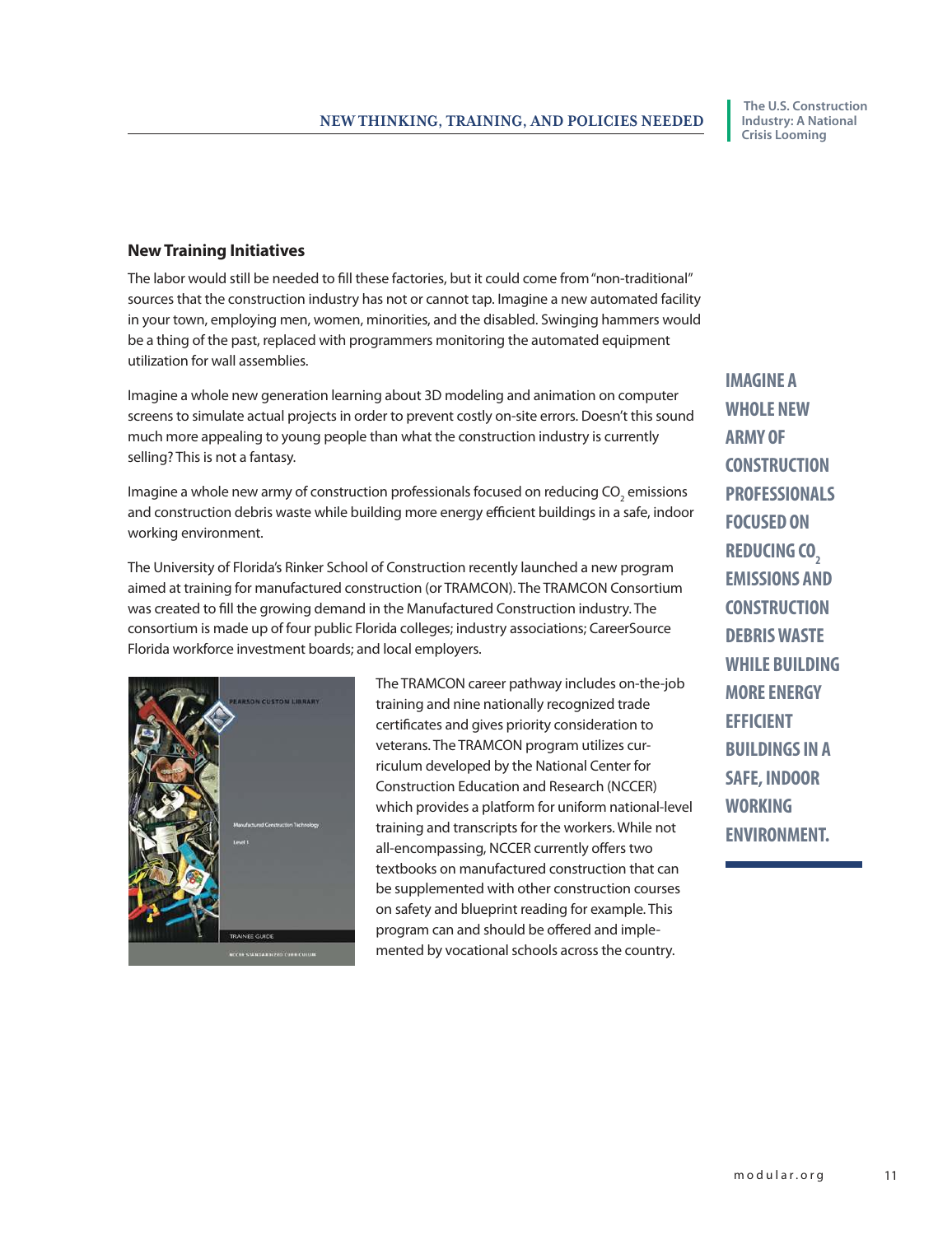## **Standardized Processes**

The U.S. modular industry is currently made up of about 200 regional manufacturers building everything from construction site offices to single-family homes to hotels. The industry is regulated primarily at the state level through administrative agencies that implement and enforce the rules for building in that state. However, only 35 states have such a program meaning the remaining states rely on local code officials to determine compliance and safety. Additionally, the state programs lack a great degree of consistency in requirements and even terminology. For example, the program in Massachusetts is referred to as the "manufactured buildings program," while in other states, the industry is referred to as "industrialized buildings," or "factory-built housing."

MBI is currently working with the International Code Council to help develop industry standards for various aspects of modular and offsite construction including terminology. Once developed, these ANSI standards

will address HOW modular buildings get approved among other aspects of construction. Currently, these various state program requirements make it extremely challenging and costly for regional manufacturers shipping into multiple states. Helping to develop and implement more consistent administrative rules will improve efficiency and lower costs.

The building codes themselves, while developed on a national model, can also vary from state to state. This is largely due to the differing code adoption cycles at the state level as well as local amendments added to the base model code. For example, some states such as Maryland have adopted the most current version of the International Building Code (2018), while nearby states are still on the 2015 or even 2012 version. To further complicate matters, the energy code adoptions have become somewhat political and polarizing.

The map below shows the various energy code adoptions nationwide.



#### **COMMERCIAL ENERGY CODE ADOPTION**

If you are a Texas-based manufacturer, you are likely building product for at least five different states with three or four different energy code requirements. Consistency, standardization, and interstate reciprocity on a regional basis are generally helpful.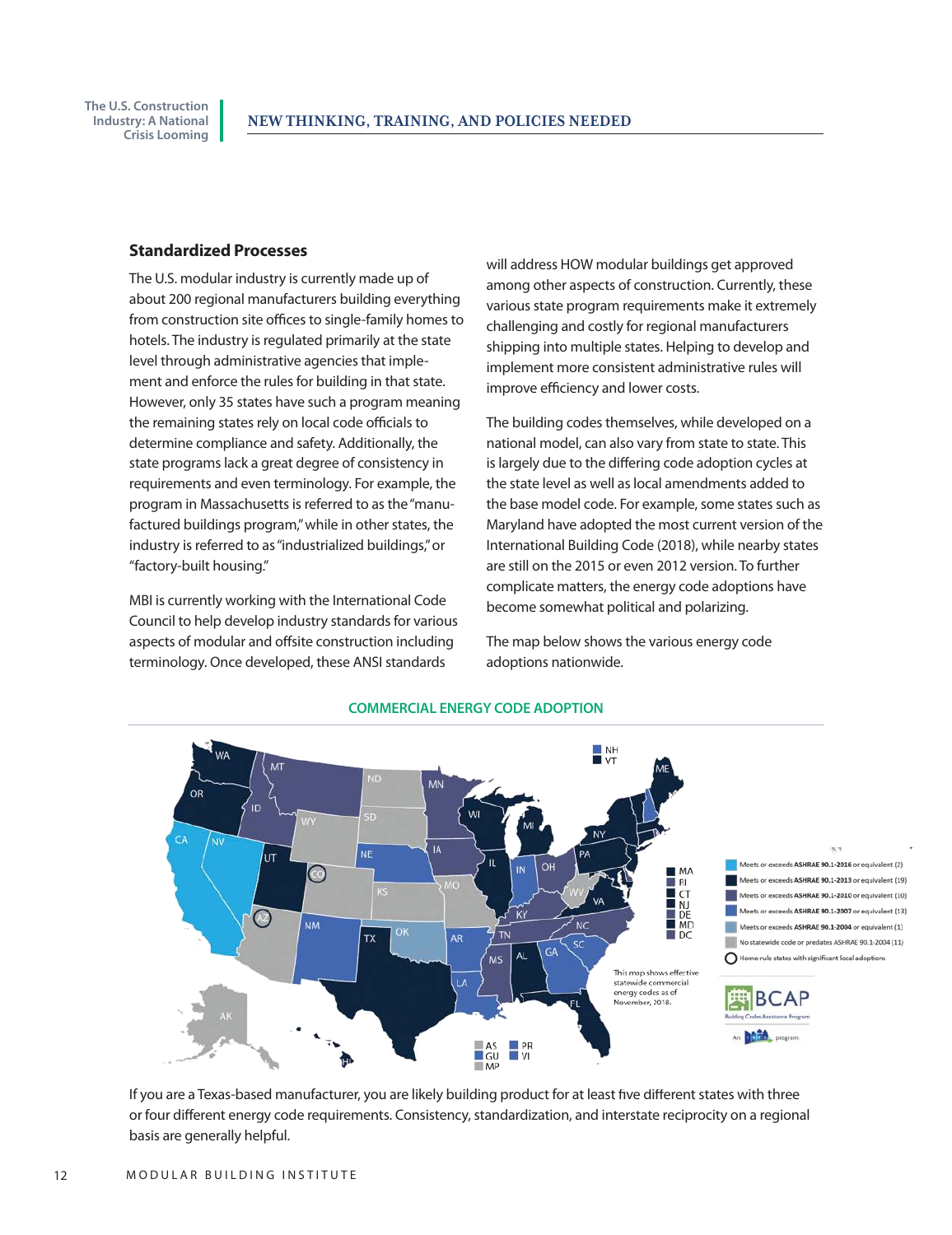## **Removal of Transportation Barriers**

Similar to administrative and building code requirements, the transportation requirements often vary from state to state. This can create a logistical nightmare when trying to transport modules from a factory to the final site several states away, particularly in the Northeastern United States. State transportation departments create their own policies for days and hours of transport, oversize loads, divisible loads, fees, and height, width, and length limits. Take all these variables and multiple by fifty states and you can imagine the added time and cost associated with just transporting building modules.

While there have been some efforts to "harmonize" state transportation requirements, those efforts have largely gone

modular industry, but commerce in general.

cold. Some states, such as Connecticut, seem to be complete outliers regarding their requirements relative to neighboring states. We would encourage state DOT and policy makers to revisit the harmonization of regulations at least on a regional basis. This is not only good for the

Some modular manufacturers have tried alternatives to highway transportation such as by rail or even ship. One challenge when transporting by ship (east cost to west coast) is Section 27 of the Merchant Marine Act of 1920, known as the Jones Act. Among other purposes, the law regulates maritime commerce in U.S. waters and between U.S. ports. The Jones Act requires that all goods transported by water between U.S. ports be carried on U.S.-flag ships, constructed in the United States, owned by U.S. citizens, and crewed by U.S. citizens and U.S. permanent residents.

Practically speaking, this means that ships entering East Coast ports carrying consumer goods made overseas, leave the port with empty shipping containers. One East Coast modular manufacturer estimates that if he could utilize that ship to transport modules from the East Coast where his factory is located, to the West Coast where housing demand is high, it would cut the cost of transporting the modules by two-thirds! This would dramatically expand the service area of many factories.

**WHILE THERE HAVE BEEN SOME EFFORTS TO "HARMONIZE" STATE TRANSPORTATION REQUIREMENTS, THOSE EFFORTS HAVE LARGELY GONE COLD."**

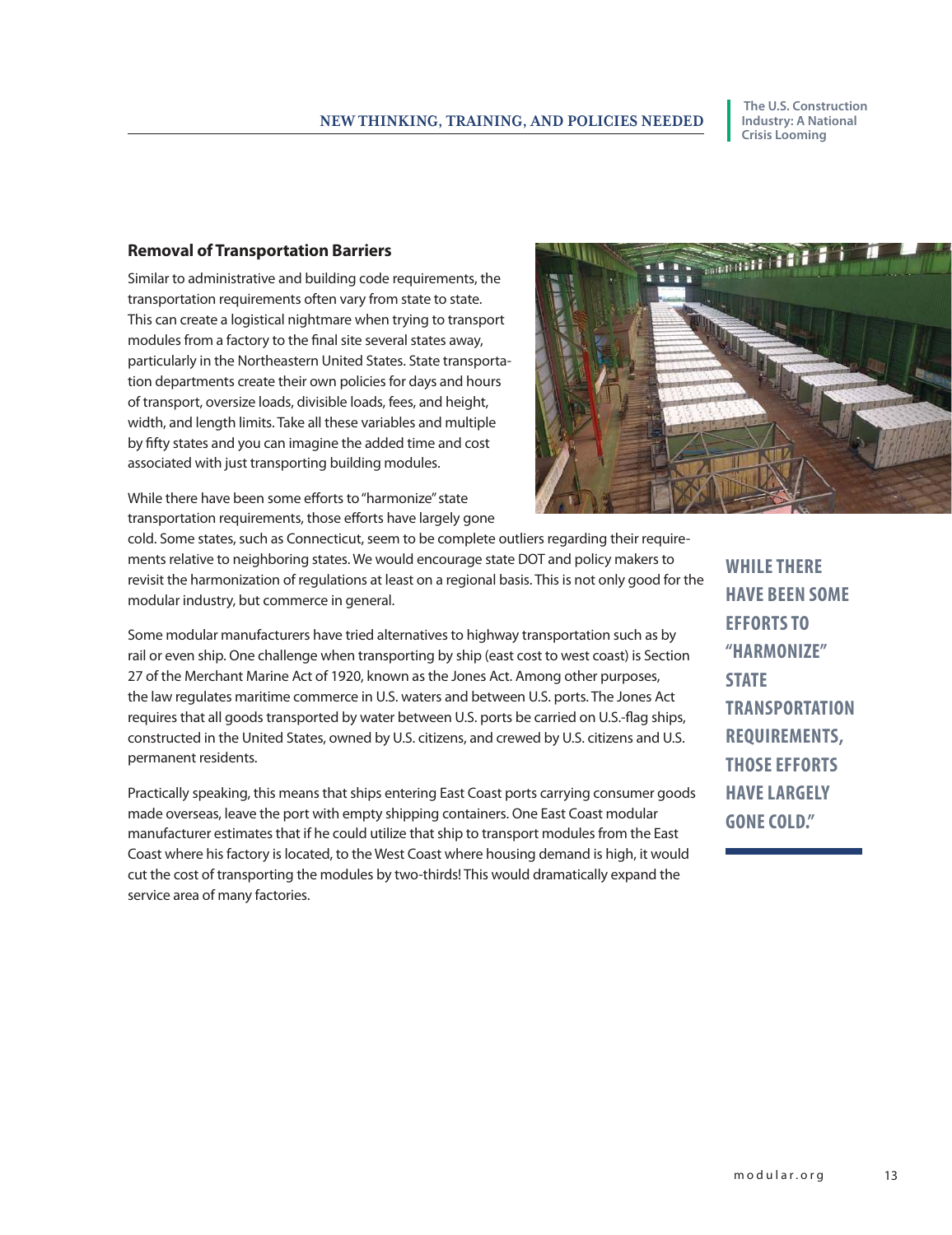## MODULAR TIPPING POINT REACHED

What happens if the U.S. construction industry essentially does nothing and tries to continue building the way we always have?



**Twenty-story Citizen M Hotel in NYC with room modules fabricated in Poland.**



Remember what happened to the U.S. auto industry when the Big Three (GM, Chrysler and Ford) did not innovate and invest in new technologies, designs, and processes? While U.S. automakers continued to build big, inefficient cars, Japan innovated the industry by building smaller fuel-efficient vehicles. Their factories were built on lean manufacturing principles and just in time inventories. This was not a problem until gas prices soared, making gas guzzling cars less desirable. In 1979, the Shah of Iran was overthrown, the Ayatollah Khomeini came into power, cutting Iran's oil production, and reducing shipments of crude oil to the United States. That led to soaring gasoline prices as the American economy plunged into a recession.

In 1961, GM, Chrysler, and Ford held a combined 85 percent of the U.S. auto market share. Today those same companies account for about 44 percent of the marketshare with Toyota and Honda accounting for about 24 percent. But those are cars and that can't happen with the construction industry can it? Before you answer, consider that two twenty-story hotels recently built in New York City are utilizing room modules fabricated in Poland.

Many Asian and European modular companies, with the support of pro-modular government policies and housing initiatives, have made great strides in addressing housing and labor shortages in their own countries and are now eyeing exports to the U.S.

General contractors, recognizing the advantages of the "super sub" model, will be reluctant to return to the scheduling and communication challenges of coordinating multiple subs.

Developers, now sold on the advantages of modular, will not go back to less-efficient site-built methods. They will seek and find modular partners, even if it means importing from other countries. Cashflow is king and modular means quicker occupancy and quicker ROI.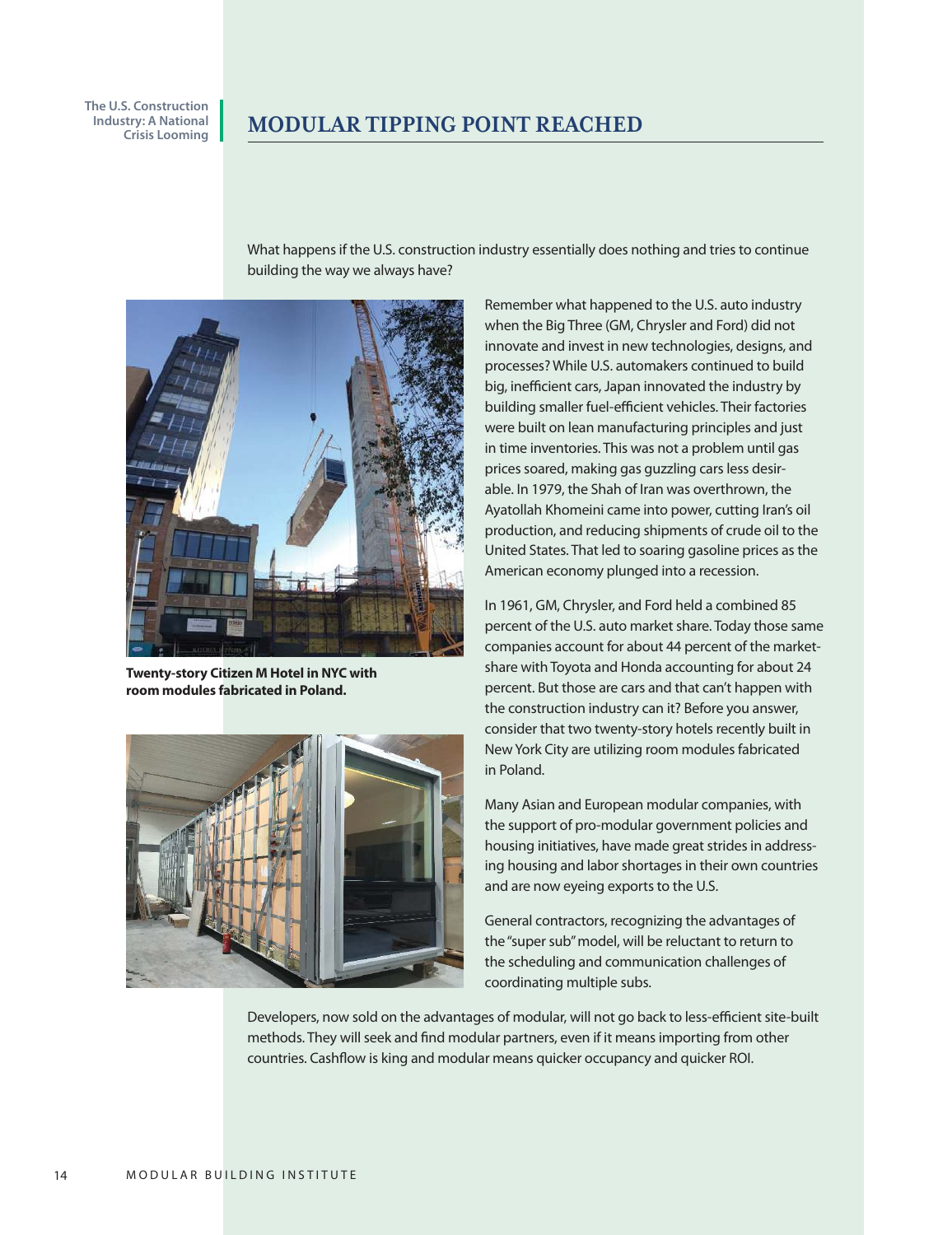# TIME TO PIVOT: POLICY RECOMMENDATIONS

In many countries such as Japan and Germany, the prefab/offsite construction industry grew out of their manufacturing sector, making it much more of an industrialized and automated process. Whereas in the U.S., our offsite industry grew out of the construction industry, making it much more labor dependent and regionalized.

Modular construction currently accounts for only about four percent of all new construction starts in the U.S., driving about nine billion dollars in construction activity. Greater market share has been limited by the factors cited in this paper and by long held misconceptions about modular construction and an incredible lack of willingness to build differently.

The results of our past actions speak for themselves. According to a McKinsey research paper in 2016, cost and schedule overruns are now the norm in the construction sector. Large projects across asset classes typically take 20 percent longer to finish than scheduled and are up to 80 percent over budget. Construction productivity has declined in some markets since the 1990s; and financial returns for contractors are often relatively low and volatile.

Rather than continuing to cling to outdates policies and practices that have yielded no gains in efficiency, we must advance towards industrialized construction to a much greater degree.

## **Summary of policy recommendations:**

- **1. Greater emphasis and investment at the federal, state, and local levels on closing the two billion dollar infrastructure funding gap identified by ASCE.**
- **2. Revisit the LIHTC program and reallocate resources in a more productive manner.**
- **3. States to expand housing tax credit program to favor innovative approaches that address needs.**
- **4. Standardize the state-level approval process for modular and offsite construction processes.**
- **5. Encourage regional state reciprocity agreements for construction related policies.**
- **6. Revisit efforts to harmonize state transportation requirements.**
- **7. Revisit the Jones Act with an eye towards repeal/amending.**
- **8. Limit/prohibit use of union-only project labor agreements and mandatory apprenticeship requirements.**
- **9. Expand the use of NCCER manufactured construction curriculum nationwide.**
- **10. Implement policies and incentives to reduce average construction waste to two pounds per sq ft of building space.**
- **11. Revisit federal procurement policies in favor of methods that promote collaboration and communication among construction team such as design-build and integrated project delivery.**

 **The U.S. Construction Industry: A National Crisis Looming**

**LARGE PROJECTS ACROSS ASSET CLASSES TYPICALLY TAKE 20 PERCENT LONGER TO FINISH THAN SCHEDULED AND ARE UP TO 80 PERCENT OVER BUDGET.**